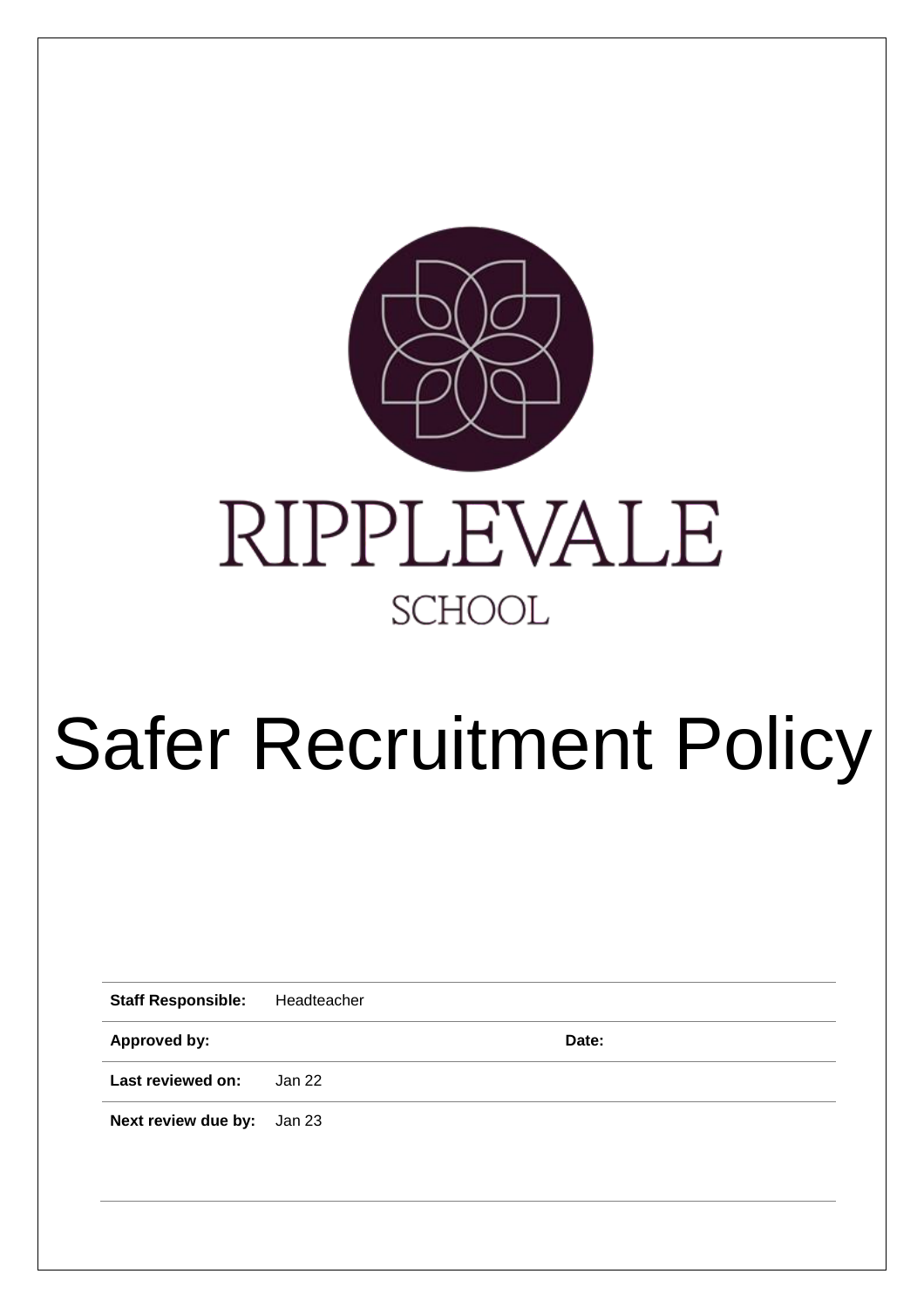| <b>Full Name of Policy</b>                              |                           | <b>Safer Recruitment</b> |
|---------------------------------------------------------|---------------------------|--------------------------|
| Name and Post of Person/s<br><b>Responsible</b>         | Jane Norris - Headteacher |                          |
| Date of Most Recent Policy<br><b>Review</b>             | January 2022              |                          |
| <b>Frequency of Review</b>                              | Annually                  |                          |
| <b>Location of Policy</b>                               | Teacher data/policies     |                          |
| <b>Policy Approved by Cavendish</b><br><b>Education</b> | <b>Date</b>               | <b>Signature</b>         |

## **Safer Recruitment Policy**

#### **Introduction**

The safe recruitment of staff in schools is the first step to safeguarding and promoting the welfare of children and young people in education. Ripplevale School is committed to safeguarding and promoting the welfare of all pupils in its care. As an employer, the school expects all staff and volunteers to share this commitment. Ripplevale School takes very seriously its duty of care for all pupils. In order to help safeguard and promote the welfare of all its pupils the school is committed to a thorough and consistent Safer Recruitment Policy.

#### **Aims and Objectives**

The aims of the Safer Recruitment policy is to help deter, reject or identify people who might abuse pupils or are otherwise unsuited to working with them by having appropriate procedures for appointing staff. The School has a principle of open competition in its approach to recruitment and will seek to recruit the best applicant for the job. The recruitment and selection process should ensure the identification of the person best suited to the job at the school based on the applicant's abilities, qualification, experience and merit as measured against the job description and person specification. The recruitment and selection of staff will be conducted in a professional, timely and responsive manner and in compliance with current employment legislation. If a member of staff involved in the recruitment process has a close personal or familial relationship with an applicant they must declare it as soon as they are aware of the individual's application and avoid any involvement in the recruitment and selection decision-making process. The policy objectives are to operate this procedure consistently and thoroughly while obtaining, collating, analysing and evaluating information from and about applicants applying for job vacancies at Ripplevale School.

#### **Roles and Responsibilities**

It is the responsibility of Cavendish Education to:

 Ensure the school has effective policies and procedures in place for recruitment of all staff and volunteers in accordance with any DfE guidance and legal requirements.

It is the responsibility of the all staff and other Managers involved in recruitment to: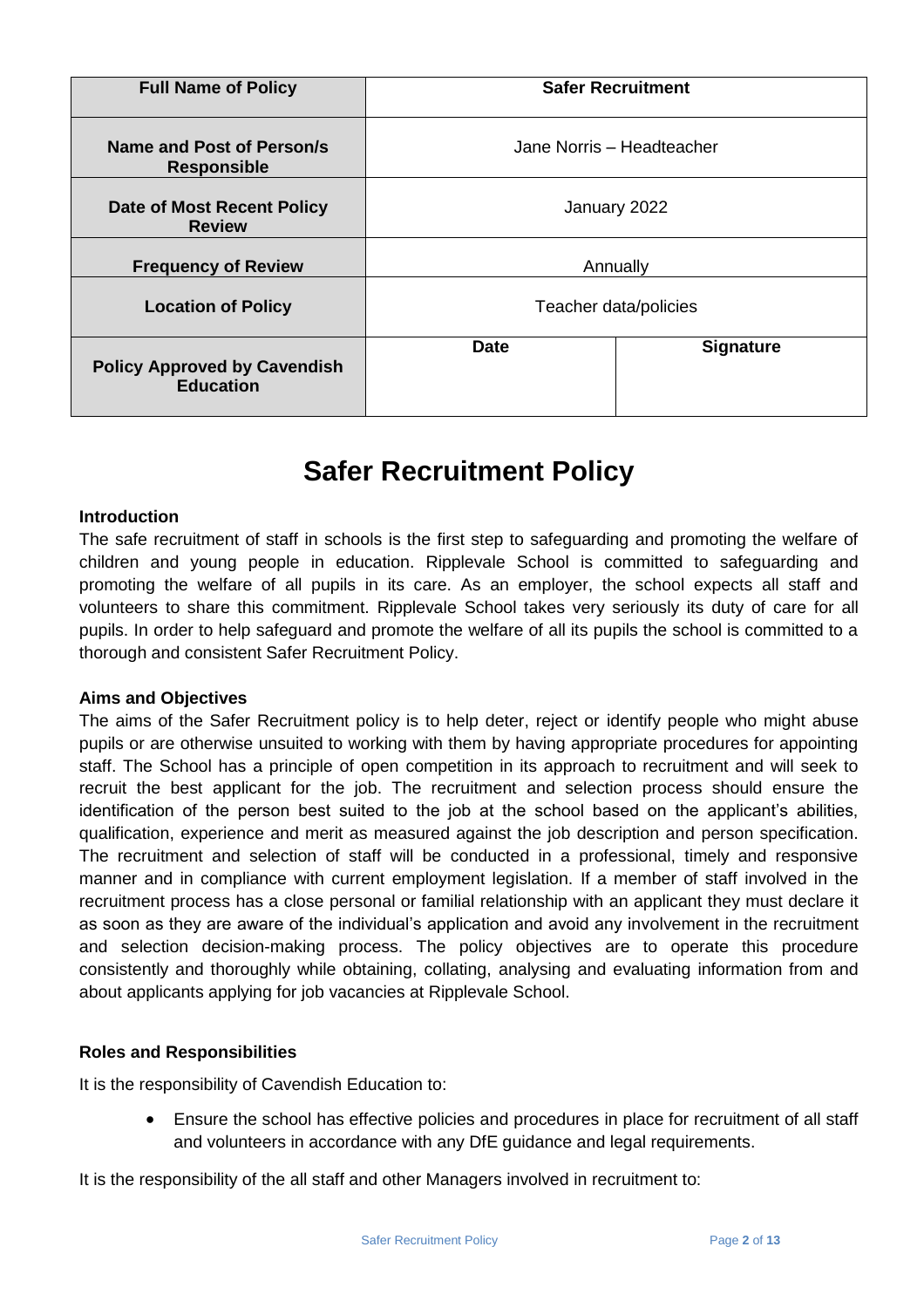- Ensure that the school operates safe recruitment procedures and makes sure all appropriate checks are carried out on all staff and volunteers who work at the school.
- To monitor contractors' and agencies' compliance with this document.
- Promote welfare of children and young people and young people at every stage of the procedure.

Cavendish Education have delegated responsibility to the Headteacher to lead in all appointments.

#### **Recruitment and Selection Procedure**

#### **Advertising**

To ensure equality of opportunity, the school will advertise all vacant posts to encourage as wide a field of applicant as possible; normally this entails an external advertisement. Any advertisement will make clear the school's commitment to safeguarding and promoting the welfare of children and young people. All documentation relating to applicants will be treated confidentially in accordance with the Data Protection Act (DPA).

#### **Application Forms**

Ripplevale School uses its own application form and all applicants for employment will be required to complete this application form containing questions about their academic and full employment history and their suitability for the role (in addition all applicants are required to account for any gaps or discrepancies in employment history). The candidate is to provide a reason for leaving their current or most recent post (if applicable), this can be clarified further if necessary during the interview process. The application form will make it clear that the post is exempt from the provisions of the Rehabilitation of Offenders Act 1974. CV's alone will not be accepted.

All applicants will be made aware that providing false information is an offence and could result in the application being rejected or summary dismissal if the applicant has been selected, and possible referral to the police and other professional regulatory bodies (e.g.: General Teaching Council for England).

The CP policy and Recruitment of ex-offenders' policy (appendix 1 of this policy) will be included in the application pack.

#### **Job Descriptions and Person Specifications**

A job description is a key document in the recruitment process, and must be finalised prior to taking any other steps in the recruitment process. It will clearly and accurately set out the duties and responsibilities of the job role. The person specification is of equal importance and informs the selection decision. It details the skills, experience, abilities and expertise that are required to do the job. The person specification will include a specific reference to suitability to work with children and young people.

#### **References**

References for short listed applicants will be applied for immediately after short listing. The only exception is where an applicant has indicated on their application form that they do not wish their current employer to be contacted. In such cases, this reference will be taken up immediately after interview and prior to any formal offer of employment being made. Two employer references should be provided; one should be the current or most recent employer and if not currently working with children one should be from a relevant employer from the last time the applicant worked with children. These will always be sought and obtained directly from the referee and their purpose is to provide objective and factual information to support appointment decisions. Any discrepancies or anomalies will be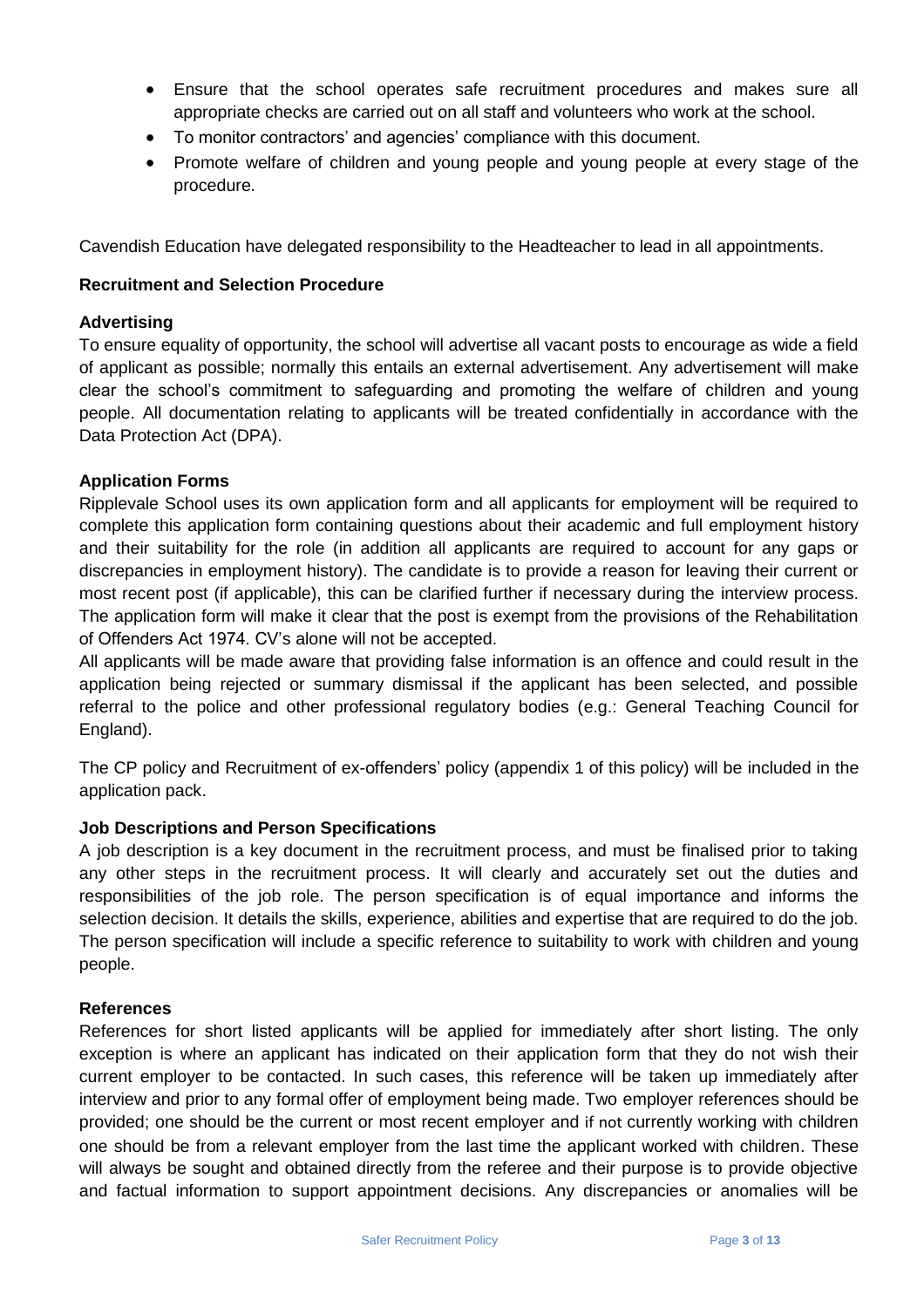followed up. The school ensures electronic references are from a legitimate source and direct contact by phone will be undertaken with each referee to verify the reference.

The School does not accept open references, testimonials or references from relatives.

#### **Online Searches**

As part of the shortlisting process and in line with advice from KCSIE (Paragraph 220), Ripplevale School will consider carrying out an online search on shortlisted candidates to help identify any issues that are publicly available online.

An online search is considered part of the shortlisting process and safer recruitment due diligence on shortlisted candidates. This helps to identify any incidents or issues that we may want to explore with the applicant at the interview.

#### **Interviews**

There will always be a face-to-face interview and the same panel will interview all the shortlisted applicants for that position. Pupils should be involved in the recruitment process of classroom-based staff in a meaningful way. Observing short listed candidates and appropriately supervised interaction with pupils/students is common and recognised as good practice. The interview process will explore the applicant's ability to carry out the job description and meet the person specification. It will enable the panel to explore any anomalies or gaps that have been identified in order to satisfy themselves that the chosen applicant can meet the safeguarding criteria (in line with Safer Recruitment Training). The panel will explore any potential areas of concern prompted from the interview questions, such as;

- implication that adults and children are equal:
- lack of recognition and/or understanding of the vulnerability of children;
- inappropriate idealisation of children;
- inadequate understanding of appropriate boundaries between adults and children; and,
- indicators of negative safeguarding behaviours

Any information in regard to past disciplinary action or allegations, cautions or convictions will be discussed and considered in the circumstance of the individual case during the interview process. At least one member of any interviewing panel will have undertaken safer recruitment training or refresher training as applicable. All applicants who are invited to an interview will be required to bring evidence of their identity, address and qualifications. Only original documents will be accepted for verification. The school may take photocopies but these will be destroyed under GDPR guidelines for unsuccessful applicants at the end of the recruitment programme

All of the information considered in the decision making will be clearly recorded along with decisions made.

#### **Offer of appointment and new employee process**

The appointment of all new employees is subject to the receipt of a satisfactory Enhanced DBS Certificate, satisfactory references, completed and signed rehabilitation form and signed medical disclosure copies of qualification and proof of identity. Professional qualifications will be verified as appropriate with The Teaching Agency Employer Access service used to verify QTS and to ensure they are bot subject to a prohibition order. A section 128 check will be carried out on anyone appointed to Manager position. A personnel file checklist will be used to track and audit paperwork obtained in accordance with Safer Recruitment Training. The checklist will be retained on personnel files.

All new appointments are to be approved by Cavendish Education.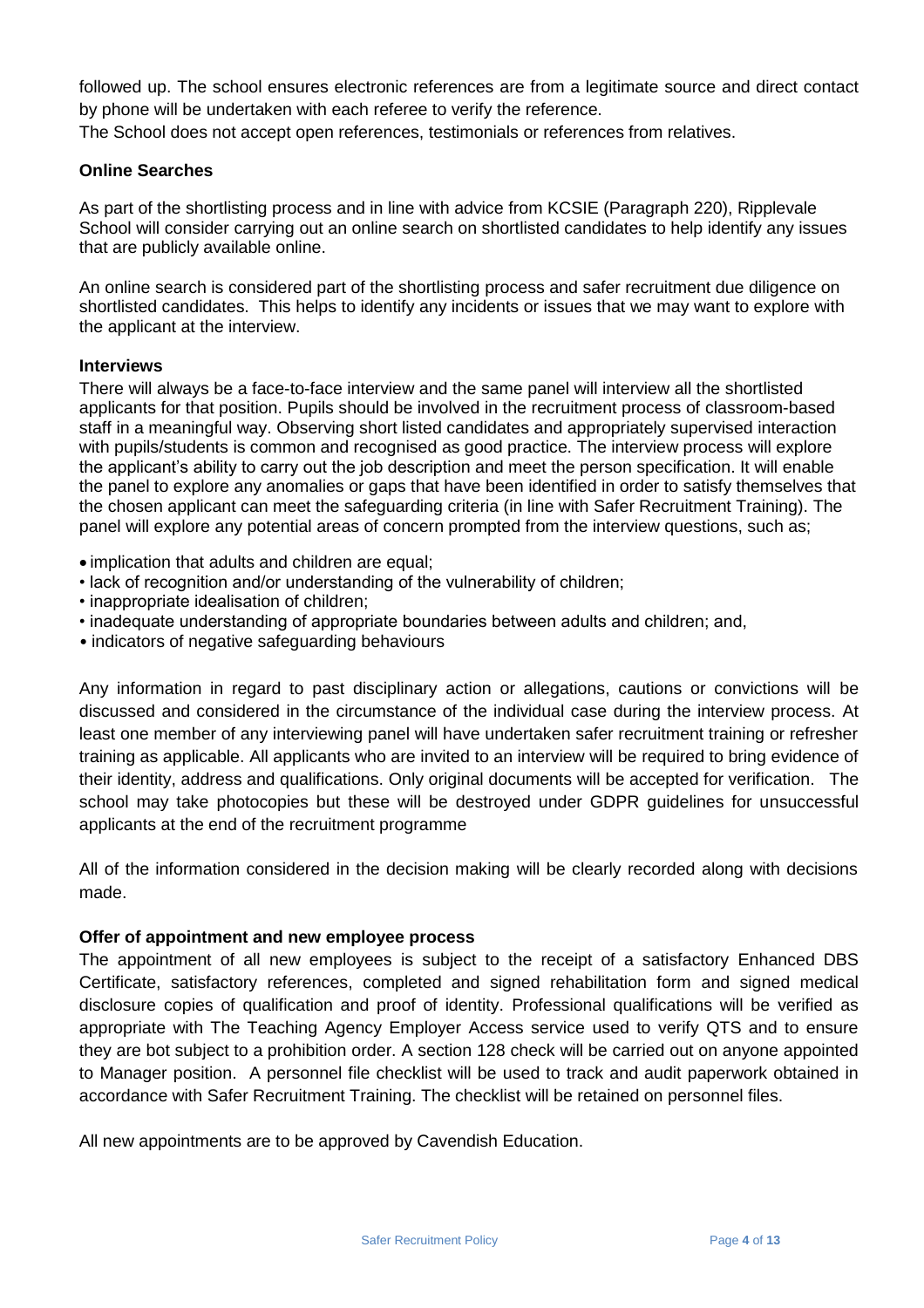#### **The Rehabilitation of Offenders Act 1974**

The Rehabilitation of Offenders Act 1974 does not apply to positions which involve working with, or having access to pupils. Therefore, any convictions and cautions that would normally be considered 'SPENT' must be declared if an applicant is shortlisted for any position at Ripplevale School.

#### **DBS Certificate**

All staff at Ripplevale School require an enhanced DBS Certificate and this will need to be obtained before the commencement of employment. If a DBS does not arrive in time prior to appointment then barred check list will be carried out. It is Ripplevale School's policy for employees to join the DBS update service to enable the school to check annually for any information added to the certificate and to check any employee that takes leave for more than three months (i.e.: maternity leave, career break etc.) the DBS must be re-checked before they return back to work. Members of staff at Ripplevale School are aware of their obligation to inform the Headteacher of any cautions or convictions that arise between these checks taking place.

There is no requirement for a school to obtain an enhanced DBS certificate or carry out checks for events that may have occurred outside the UK if, during a period which ended not more than three months before the person's appointment, the applicant has worked, in a school in England, in a post: • which brought the person regularly into contact with children; or

• to which the person was appointed on or after 12th May 2006 and which did not bring the person regularly into contact with children or young persons; or

• in another institution within the further education sector in England, or in a 16-19 academy, in a post which involved the provision of education which brought the person regularly into contact with children or young persons

#### **Portability of DBS Certificates Checks**

It is school policy for all staff to register with the DBS Update Service. Staff are required to ensure they update this service annually. If they miss updating the service, they will be required to pay for a new enhanced check within 3 years of the current certificate.

#### **Copies of DBS Checks**

The DBS no longer issue Disclosure Certificates to employers; therefore employees/applicants should bring their Certificate to the school before they commence work or any project involving regulated activity.

#### **Dealing with convictions**

The school operates a formal procedure if a DBS Certificate is returned with details of convictions. Consideration will be given to the Rehabilitation of Offenders Act 1974 and a formal meeting and risk assessment process will take place. Refer to appendix 1 & 2 of this policy.

#### **Proof of identity, Right to Work in the UK & Verification of Qualifications and professional status.**

All applicants invited to attend an interview will be required to bring their identification documentation such as passport, birth certificate, driving license etc. with them as proof of identity/eligibility to work in UK in accordance with those set out in the Immigration, Asylum and Nationality Act 2006 and DBS Code of Practice Regulations. In addition, applicants must be able to demonstrate that they have actually obtained any academic or vocational qualification legally required for the position as claimed in their application form.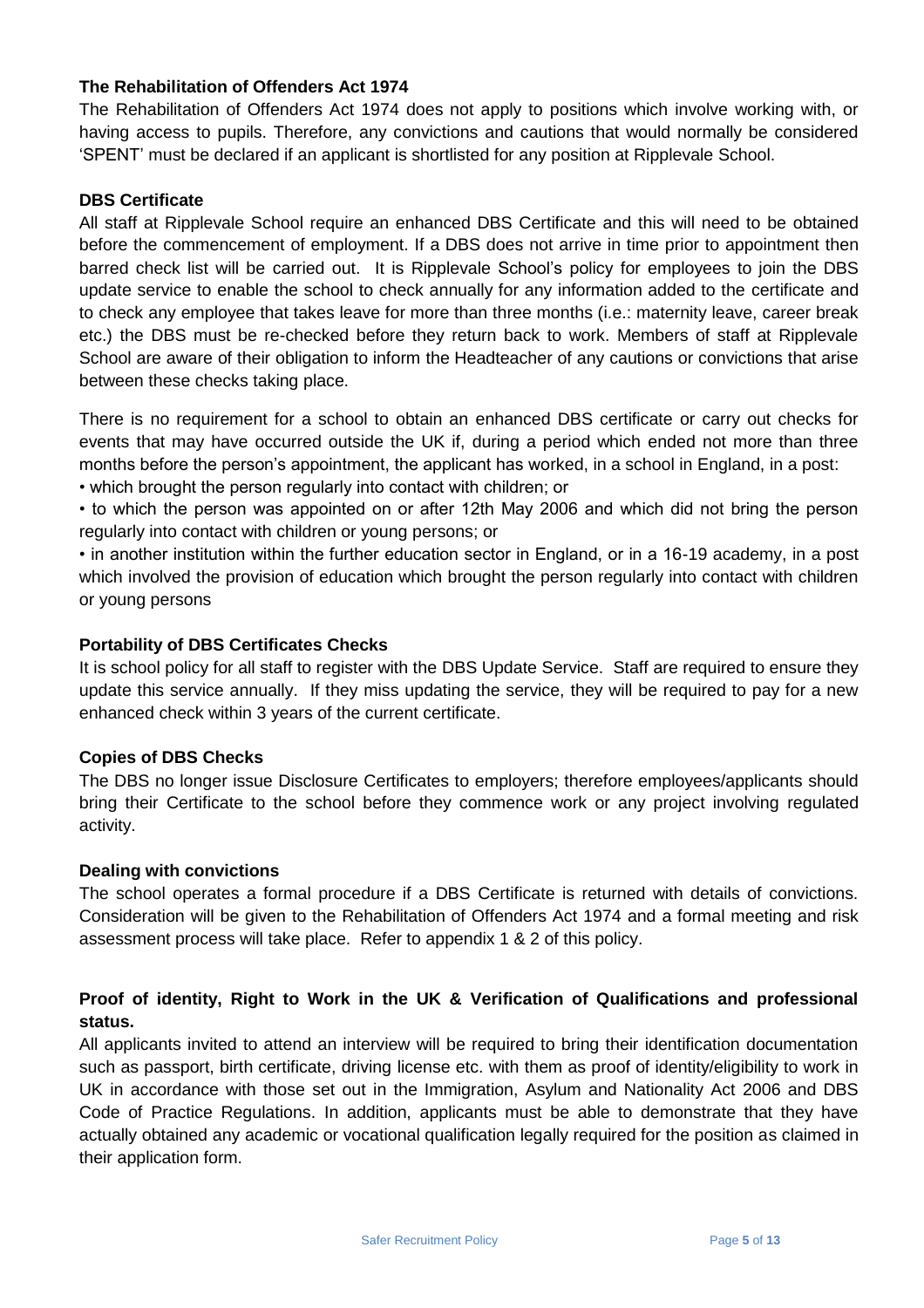#### **Medical Fitness**

Anyone appointed to a post involving regular contact with children and young people must possesses the appropriate level of physical and mental fitness before any appointment offer is confirmed. All applicants are requested to sign a medial disclosure form and where appropriate a doctor's medical report may be required.

#### **Overseas checks**

All new employees who have lived outside the UK are subject to additional checks in accordance with Immigration, Asylum and Nationality Act 2006. The School, in accordance with the UK Border Agency Code of Practice, will, if applicable, sponsor all new foreign members of staff (see Certificate of Sponsorship section). In addition, applicants who have lived/travelled abroad for more than 3 months will need to obtain a police check from the relevant Country.

#### **Certificates of Sponsorship (CoS)**

If an appointed applicant is a national of a non-EEA country, a CoS may be required before any offer of employment is made.

#### **Induction Programme**

All new employees will be given an induction programme which will clearly identify the school policies and procedures, including Safeguarding and the Child Protection Policy, and make clear the expectation and codes of conduct which will govern how staff carry out their roles and responsibilities.

#### **Single Central Register of Members of Staff**

In addition to electronic personnel files, a single central record of recruitment and vetting checks is kept in accordance with the DfE's requirements. The Single Central Register will contain details of the following: -

- all employees who are employed to work at the school;
- all employees who are employed as supply staff to the school whether employed directly or through an agency;
- all others who have been chosen by the school to work in regular contact with children and young people. This will cover volunteers, work experience and people brought into the school to provide additional teaching or instruction for pupils but who are not staff members e.g.: sports coaches, consultants, therapists etc.

The Senior Administrator will be responsible for monitoring the Single Central Register.

#### **Record Retention /GDPR**

Ripplevale School will retain interview notes on all applicants for a period of 6 months, after which time the notes will be destroyed (shredded). The 6 month retention period is in accordance with GDPR 2018 and will also allow the school to deal with any data access requests, recruitment complaints or to respond to any complaints made to an Employment Tribunal. All information retained on employees is kept in the administration block in a secure and locked cupboard with limited access by HR staff only.

#### **Ongoing Employment**

Ripplevale School recognises that safer recruitment and selection is not just about the start of employment, but should be part of a larger policy framework for all staff. The school will therefore provide ongoing training and support for all staff, as identified through the annual appraisal procedure.

#### **Leaving Employment at Ripplevale School**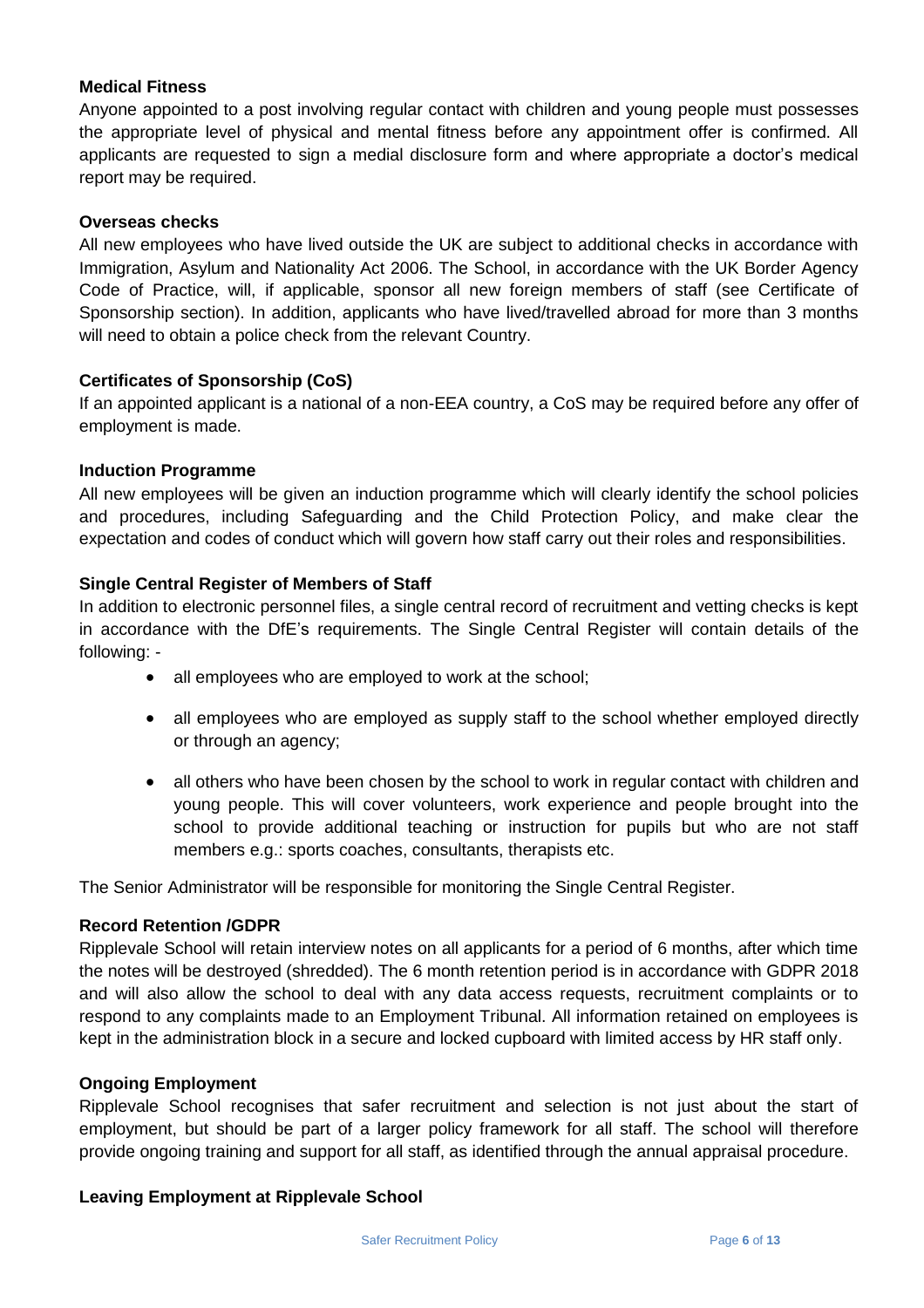Despite the best efforts to recruit safely there will be occasions when allegations of abuse against children and young people are raised. In cases relating to the behaviour of an employee (these behaviours are within the context of four categories of abuse (i.e.: physical, sexual, emotional and neglect) the School's Disciplinary Policy will apply. In cases of dismissal (or resignation) due to the above behaviour, Ripplevale School will inform the DfES and the Children and young people's Safeguarding Unit of the circumstances why the employee is leaving Ripplevale School's employment.

#### **Monitoring and Evaluation**

The Headteacher and Senior Administrator will be responsible for ensuring that this policy is monitored and evaluated throughout the school.

#### **APPENDIX 1**

#### **Recruitment of ex-offenders**

#### **1. General points**

- **1.1.** Ripplevale School will not unfairly discriminate against any applicant for employment based on conviction or other details disclosed. The school makes appointment decisions based on merit and ability. If an applicant has a criminal record, this will not automatically bar them from employment with the school. Each case will be decided on its merits in accordance with the objective assessment criteria.
- **1.2.** All positions within the school are exempt from the provisions of the Rehabilitation of Offenders Act 1974. All applicants must therefore declare all previous convictions and cautions, including those which would normally be considered "spent" except those received for an offence committed in the United Kingdom if it has been filtered in accordance with the DBS filtering rules.
- **1.3.** A failure to disclose a previous conviction (which should be declared upon shortlisting) may lead to an application being rejected or, if the failure to disclose is discovered after employment has started, may lead to summary dismissal on the grounds of gross misconduct. A failure to disclose a previous conviction may also amount to a criminal offence.
- **1.4.** It is unlawful for the school to employ anyone who is barred from working with children. It is a criminal offence for any person who is barred from working with children to apply for a position at the school.
- **1.5.** All applicants upon being shortlisted for all jobs are required to complete an exoffenders/rehabilitation declaration form.
- **1.6.** All appointed staff are made aware during the Induction Process of their obligation to inform the school of any cautions or convictions that arise subsequent to any checks.
- **1.7.** Ripplevale School will make a report to the Police and / or the DBS if: it receives an application from a barred person it is provided with false information in, or in support of an applicant's application or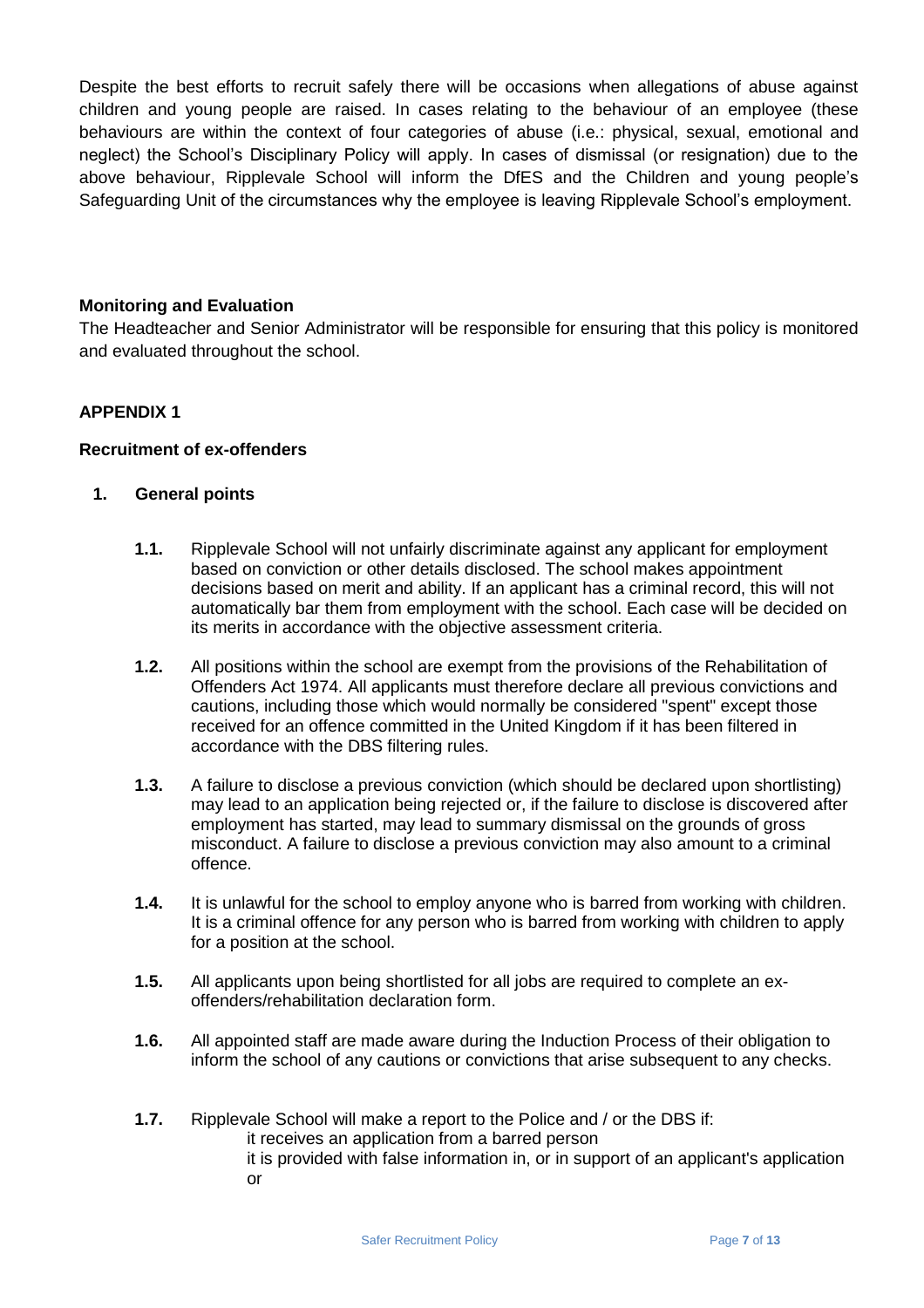#### **2. Assessment criteria**

**2.1.** In the event that relevant information (whether in relation to previous convictions or otherwise) is volunteered by an applicant during the recruitment process or obtained through a disclosure check, the school will consider the following factors before reaching a recruitment decision:

whether the conviction or other matter revealed is relevant to the position in question

the seriousness of any offence or other matter revealed

the length of time since the offence or other matter occurred whether the applicant has a pattern of offending behaviour or other relevant matters

whether the applicant's circumstances have changed since the offending behaviour

or other relevant matters

and the circumstances surrounding the offence and the explanation(s) offered by the applicant.

- **2.2.** If the post involves regular contact with or access to children, it is the school's normal policy to consider it a high risk to employ anyone who has been convicted at any time of any the following offences: murder, manslaughter, rape, other serious sexual offences, grievous bodily harm or other serious acts of violence; or serious class A drug related offences, robbery, burglary, theft, deception or fraud.
- **2.3.** If the post involves access to money or budget responsibility, it is the school's normal policy to consider it a high risk to employ anyone who has been convicted at any time of robbery, burglary, theft, deception or fraud.
- **2.4.** If the post involves driving responsibilities, it is the school's normal policy to consider it a high risk to employ anyone who has been convicted of drink driving or other equivalent driving offence within the last ten years.

#### **3. Assessment procedure**

- **3.1.** Where an applicant discloses conviction(s) before interview, interviewers must establish the facts during the interview and, if necessary or appropriate, arrange to investigate the matter further.
- **3.2.** Where conviction(s) are not disclosed prior to interview, the candidate will either be i) discounted or ii) called to a further interview at which the facts will be established. Subsequent to this, all of the risk factors must be evaluated before a position is offered or confirmed.
- **3.3.** If a DBS Certificate reveals any convictions, the person concerned will be invited to attend an interview with the Headteacher to discuss the conviction(s) and circumstances. Following this meeting a risk assessment will be carried out and a decision made and communicated back to the person concerned. For safer recruitment purposes, until this decision has been made the applicant will not commence employment.
- **3.4.** If an applicant wishes to dispute any information contained in a disclosure, they may do so by contacting the DBS. In cases where the applicant would otherwise be offered a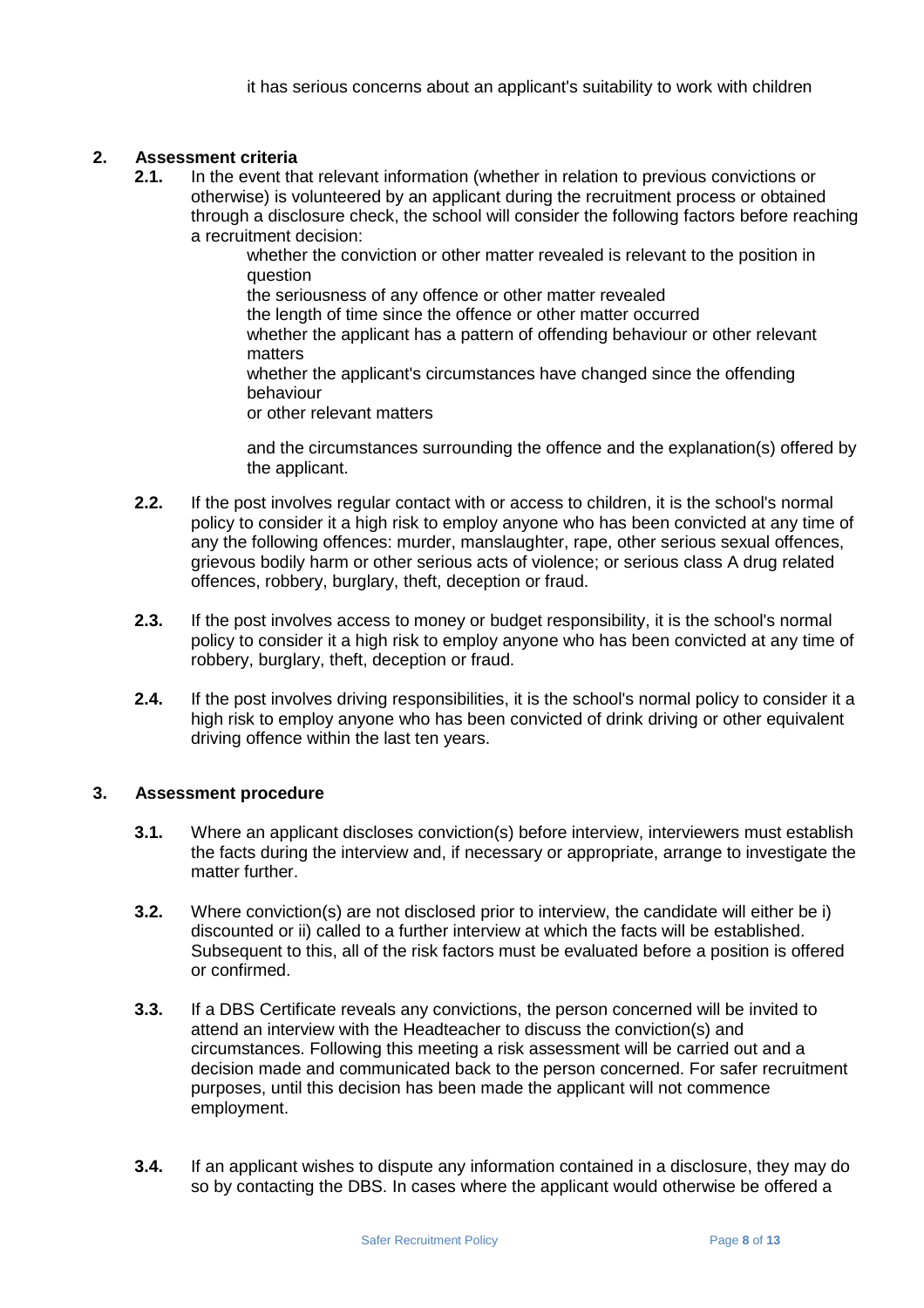position were it not for the disputed information, the School may, where practicable and wholly at its discretion, defer a final decision about the appointment until the applicant has had a reasonable opportunity to challenge the disclosure information with the DBS.

**3.5.** In the event that relevant information (whether in relation to previous convictions or otherwise) is volunteered by an applicant during the recruitment process or is obtained through a disclosure check, the school will carry out a risk assessment (see below) by reference to the criteria set out above. The risk assessment form must be signed off by the Headteacher before a position is offered or confirmed. The risk assessment form is to be permanently retained on the relevant staff file.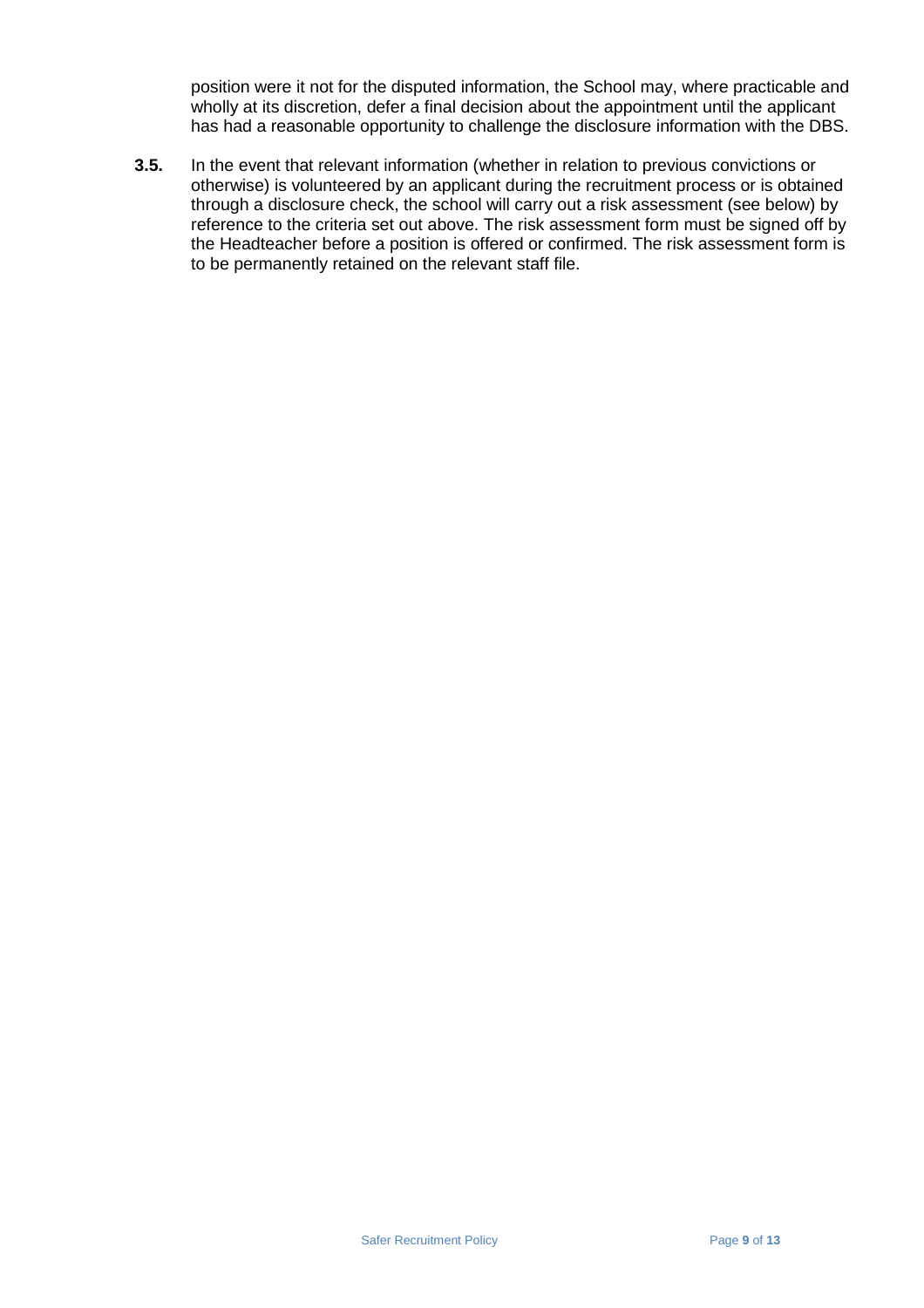#### **APPENDIX 2**

#### **Risk Assessment for Recruitment of Ex-Offenders**

Name of applicant:

Name of person responsible for processing this Risk Assessment:

Date of Risk Assessment:

|                | <b>Event</b>                                                                                                                                                                                                                                                                                                                             | <b>Action</b>                                                                                                                                                                                                                                                                                                                    | <b>Profile</b> |
|----------------|------------------------------------------------------------------------------------------------------------------------------------------------------------------------------------------------------------------------------------------------------------------------------------------------------------------------------------------|----------------------------------------------------------------------------------------------------------------------------------------------------------------------------------------------------------------------------------------------------------------------------------------------------------------------------------|----------------|
| $\mathbf{1}$   | An applicant volunteers<br>information on a former<br>offence                                                                                                                                                                                                                                                                            | Confirm this information via<br>relevant check(s).<br>Log the details in the "Profile"<br>cell (right).<br>Consider line 2, or go to the<br>EV lines below.                                                                                                                                                                      |                |
| $\overline{2}$ | Ignoring the issue of the<br>previous offence [ref Line 1<br>above], the candidate would<br>be seriously considered for<br>appointment                                                                                                                                                                                                   | Cross-check the volunteered<br>information against the DBS<br>report, and detail the<br>correspondence (or otherwise)<br>of the accounts in the "Profile"<br>cell (right).<br>Go to line 3.                                                                                                                                      |                |
| 3              | An applicant's name<br>appears on a barred list.<br><b>OR</b><br>An applicant's DBS shows<br>up a previous offence which<br>had not been declared by<br>him/her, and he/she admits<br>trying to conceal the<br>offence.<br><b>OR</b><br>The school has serious<br>concerns about an<br>applicant's suitability to<br>work with children. | If any of this line applies, the<br>application is discarded.<br>Consider referring the case to<br>the police / DBS; record these<br>deliberations and their<br>outcome. Referral is the usual<br>outcome in these cases.<br>Log the details in the "Profile"<br>cell (right).<br>If none of this line applies, go<br>to line 4. |                |
| 4              | An applicant's DBS shows<br>up a previous offence which<br>had not been declared by<br>him/her, but there is a fully<br>justified and evidenced<br>explanation of the non-<br>declaration.                                                                                                                                               | Log the details in the "Profile"<br>cell (right).<br>Go to the EV lines below<br>If there is a dispute with the<br>DBS, go to line 5.                                                                                                                                                                                            |                |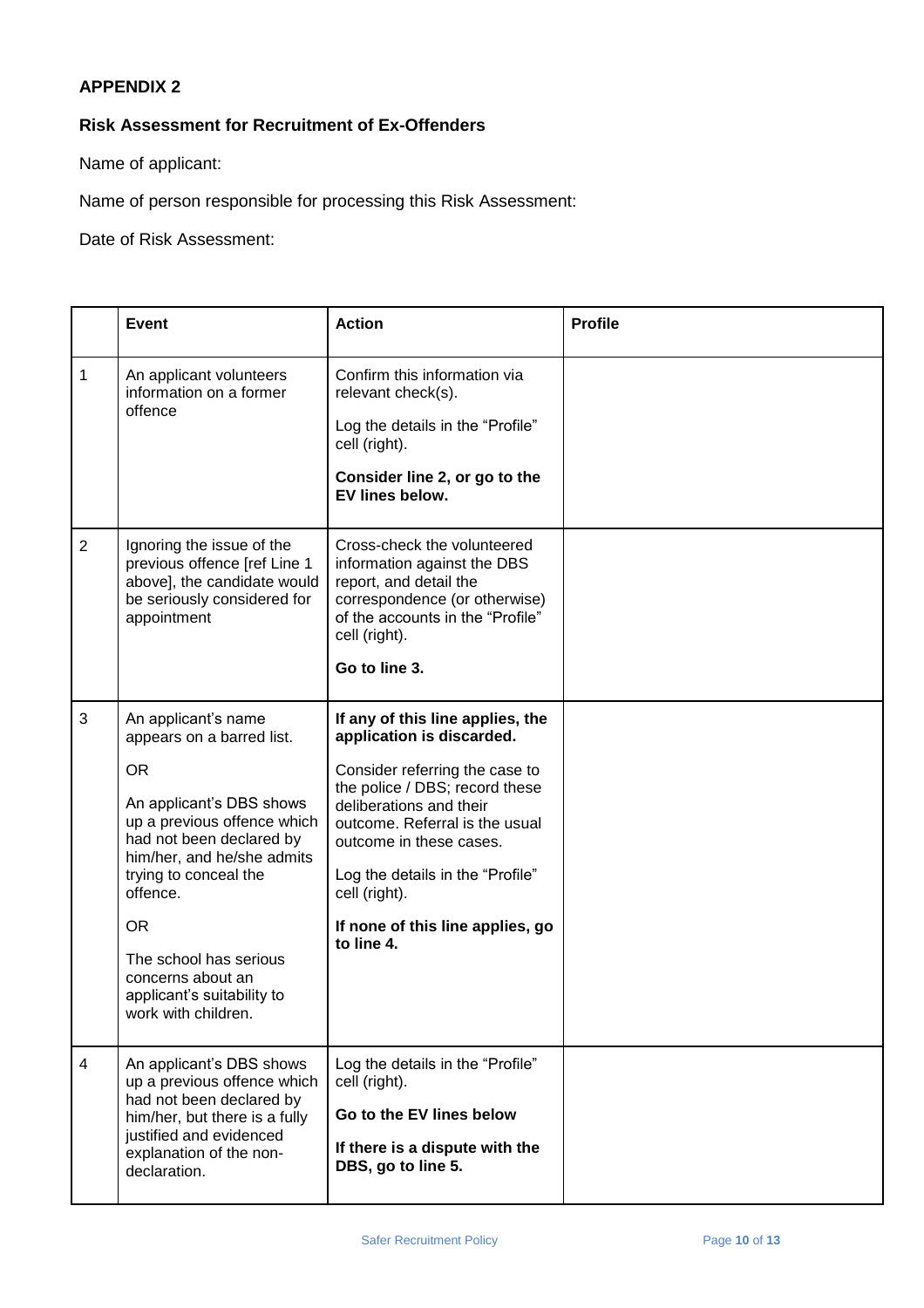| 5                  | An applicant's DBS shows<br>up a previous offence which<br>had not been declared by<br>him/her, he/she disputes<br>the DBS record and is to<br>dispute it with DBS.                                                                                                                                                                                                                                                                                                                                                                                                                                                                                                                                                                                                                                                                                                                                                                                                                                                                                                                                                                                                                                                                 | <b>EITHER discard the</b><br>application and then record<br>the decision and its rationale in<br>the "Profile" cell (right).<br>OR as a matter of absolute<br>discretion, defer a final<br>decision about the<br>appointment until the applicant<br>has had a reasonable<br>opportunity to challenge the<br>disclosure information with the<br>DBS and then, if appropriate,<br>go to Line 4. Log the details in<br>the "Profile" cell (right). |                                                                  |
|--------------------|-------------------------------------------------------------------------------------------------------------------------------------------------------------------------------------------------------------------------------------------------------------------------------------------------------------------------------------------------------------------------------------------------------------------------------------------------------------------------------------------------------------------------------------------------------------------------------------------------------------------------------------------------------------------------------------------------------------------------------------------------------------------------------------------------------------------------------------------------------------------------------------------------------------------------------------------------------------------------------------------------------------------------------------------------------------------------------------------------------------------------------------------------------------------------------------------------------------------------------------|-------------------------------------------------------------------------------------------------------------------------------------------------------------------------------------------------------------------------------------------------------------------------------------------------------------------------------------------------------------------------------------------------------------------------------------------------|------------------------------------------------------------------|
| $6\phantom{1}6$    | Complete, review and annotate the EV "Profile" cells below.                                                                                                                                                                                                                                                                                                                                                                                                                                                                                                                                                                                                                                                                                                                                                                                                                                                                                                                                                                                                                                                                                                                                                                         |                                                                                                                                                                                                                                                                                                                                                                                                                                                 |                                                                  |
| $\overline{7}$     | Assess the risk posed by the applicant, as follows:<br>against each criterion, use the following evaluation categories:<br>High: there is an expectation that the offence concerned may be repeated OR the nature of<br>$\circ$<br>the offence concerned poses an unacceptable risk within the school<br>Medium: while there is not a specific expectation that the offence concerned may be<br>$\circ$<br>repeated, there is a concern that the school should not engage in the potential risk<br>presented<br>Low: the risk with the applicant involved is not substantively different from the risk from other<br>$\circ$<br>(non-involved) applicants<br>Where a "High" or "Medium" risk is identified in any area of the assessment, then the application<br>$\bullet$<br>must be discarded and due (and recorded) consideration must be given to referral(s).<br>Where all areas of the assessment identify a "Low" risk as defined, the application should be<br>$\bullet$<br>processed in the usual way, which may or may not result in appointment.<br>If an assessed "Low" risk applicant is appointed, the risk must be formally reviewed (and recorded on<br>file) annually for the first five years after appointment. |                                                                                                                                                                                                                                                                                                                                                                                                                                                 |                                                                  |
| EV                 | <b>Evaluation process (complete each relevant "Profile" cell)</b>                                                                                                                                                                                                                                                                                                                                                                                                                                                                                                                                                                                                                                                                                                                                                                                                                                                                                                                                                                                                                                                                                                                                                                   |                                                                                                                                                                                                                                                                                                                                                                                                                                                 | Profile (include your assessment of High<br>/ Medium / Low Risk) |
| <b>EV</b><br>A     | Is the conviction or other<br>(complete the "Profile" cell<br>right)<br>matter revealed relevant<br>to the position in<br>question?                                                                                                                                                                                                                                                                                                                                                                                                                                                                                                                                                                                                                                                                                                                                                                                                                                                                                                                                                                                                                                                                                                 |                                                                                                                                                                                                                                                                                                                                                                                                                                                 | <b>High / Medium / Low</b>                                       |
| <b>EV</b><br>В     | <b>What is the seriousness</b><br>(complete the "Profile" cell<br>right)<br>of any offence or other<br>matter revealed?                                                                                                                                                                                                                                                                                                                                                                                                                                                                                                                                                                                                                                                                                                                                                                                                                                                                                                                                                                                                                                                                                                             |                                                                                                                                                                                                                                                                                                                                                                                                                                                 | <b>High / Medium / Low</b>                                       |
| EV<br>$\mathbf{C}$ | What is the length of time<br>(complete the "Profile" cell<br>right)<br>since the offence or other<br>matter occurred, and<br>what is the implication of<br>that length of time?                                                                                                                                                                                                                                                                                                                                                                                                                                                                                                                                                                                                                                                                                                                                                                                                                                                                                                                                                                                                                                                    |                                                                                                                                                                                                                                                                                                                                                                                                                                                 | <b>High / Medium / Low</b>                                       |
| <b>EV</b>          | Is there any indication<br>that the applicant has a                                                                                                                                                                                                                                                                                                                                                                                                                                                                                                                                                                                                                                                                                                                                                                                                                                                                                                                                                                                                                                                                                                                                                                                 | (complete the "Profile" cell                                                                                                                                                                                                                                                                                                                                                                                                                    | <b>High / Medium / Low</b>                                       |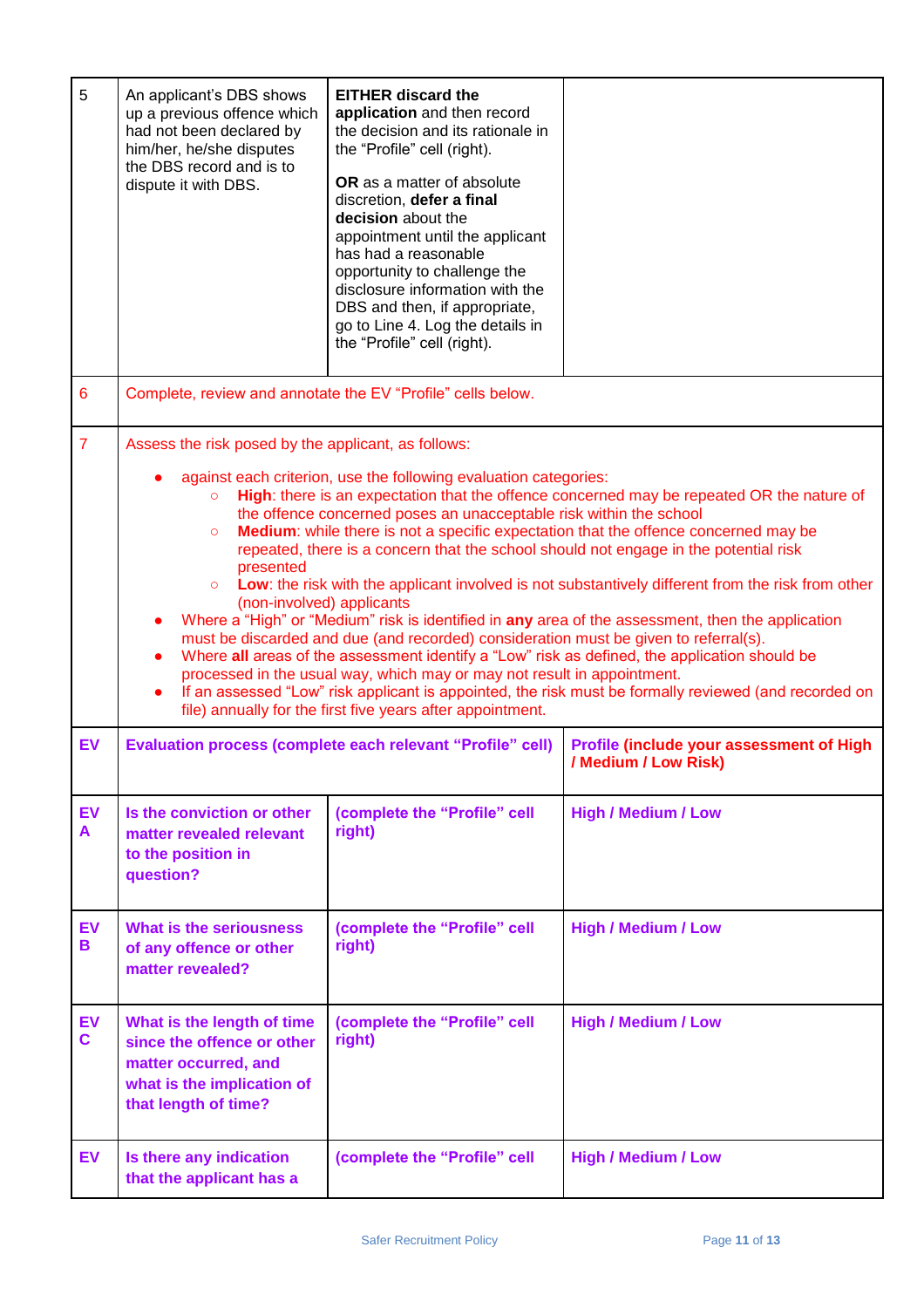| D              | pattern of offending<br>behaviour or other<br>relevant matters?                                                                                                                    | right)                                 |                            |
|----------------|------------------------------------------------------------------------------------------------------------------------------------------------------------------------------------|----------------------------------------|----------------------------|
| <b>EV</b><br>Е | <b>Have the applicant's</b><br>circumstances changed<br>since the offending<br>behaviour or<br>other relevant matters in<br>a way that impacts on the<br>recruitment deliberation? | (complete the "Profile" cell<br>right) | <b>High / Medium / Low</b> |
| <b>EVF</b>     | What were the<br>circumstances<br>surrounding the offence<br>or incident, and what<br>explanation(s) has the<br>applicant offered?                                                 | (complete the "Profile" cell<br>right) | <b>High / Medium / Low</b> |
| <b>EV</b><br>G | Does the post involve<br>regular access to and/or<br>contact with children<br>where there is a relevant<br>offence?                                                                | (complete the "Profile" cell<br>right) | <b>High / Medium / Low</b> |
| <b>EV</b><br>н | Does the post involve<br>access to money or<br>budget responsibility<br>where there is a relevant<br>offence?                                                                      | (complete the "Profile" cell<br>right) | <b>High / Medium / Low</b> |
| <b>EVI</b>     | Does the post involve<br>driving responsibilities<br>where there is a relevant<br>offence?                                                                                         | (complete the "Profile" cell<br>right) | <b>High / Medium / Low</b> |